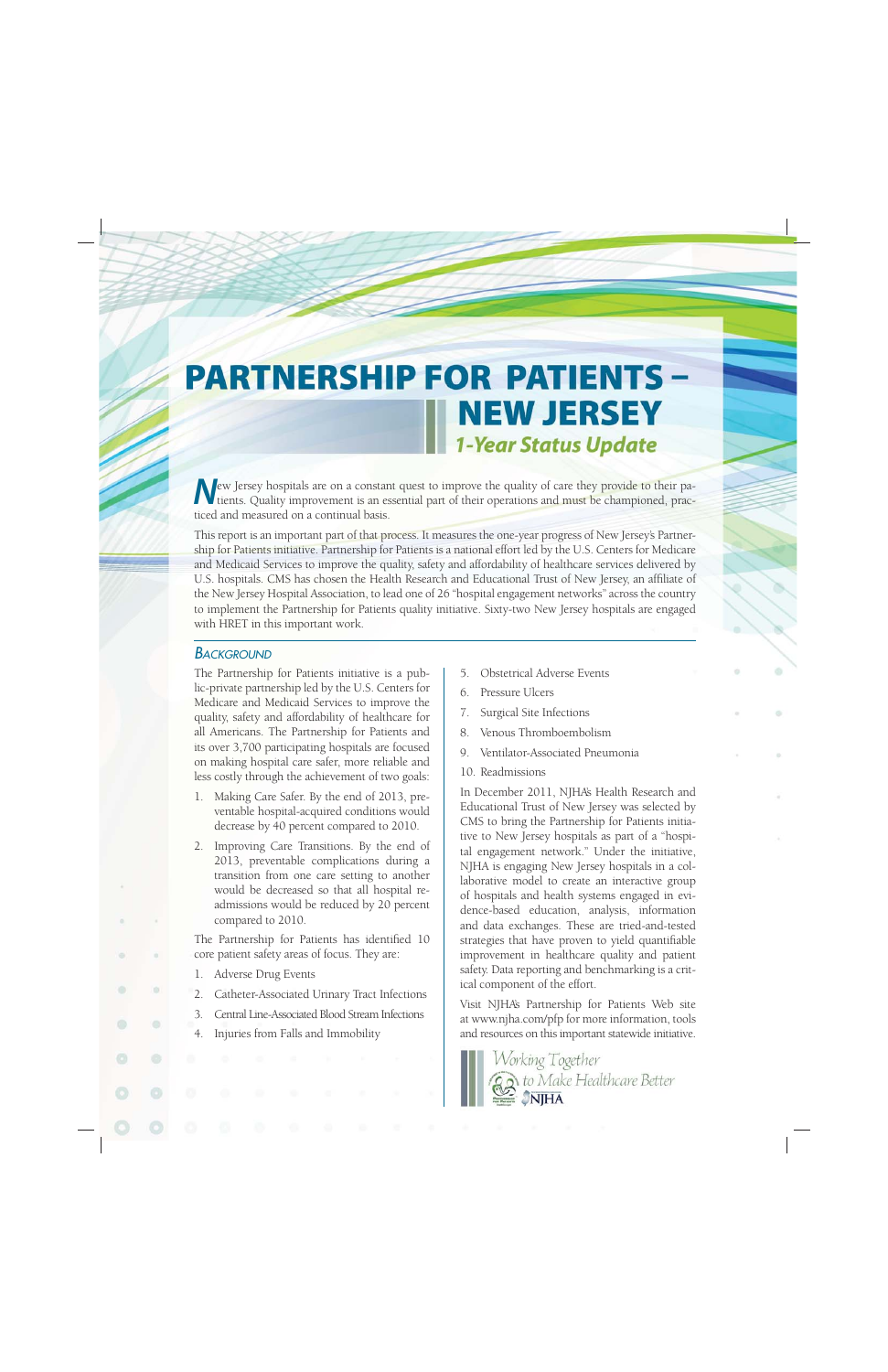| <b>TOPIC</b>                                                    | <b>WHAT WE MEASURE</b>                                                                                                                           | <b>BASELINE</b> | 1-YEAR<br><b>STATUS</b> | <b>CHANGE</b> |
|-----------------------------------------------------------------|--------------------------------------------------------------------------------------------------------------------------------------------------|-----------------|-------------------------|---------------|
| <b>Adverse drug events</b>                                      | The rate of patients who experience an adverse outcome<br>related to improper medication at any dose.                                            | 11.6%           | 7.7%                    | $-33.7%$      |
| Catheter-associated<br>urinary tract infections                 | The rate of infections per 1,000 catheter days.                                                                                                  | 2.11            | 1.74                    | $-17.8%$      |
| <b>Central line-associated</b><br><b>bloodstream</b> infections | The rate of infections per 1,000 central line days.                                                                                              | 1.58            | 1.12                    | $-29.1%$      |
| <b>Falls</b>                                                    | The rate of patients per 1,000 who experience a fall that<br>results in harm.                                                                    | 0.45            | 0.20                    | $-55.7%$      |
| <b>Early elective deliveries</b>                                | The percent of babies born in an elective delivery before<br>39 weeks                                                                            | 2.8%            | 2.87%                   | No change*    |
| <b>Pressure ulcers</b>                                          | The percent of patients who developed a pressure ulcer<br>during their hospital stay.                                                            | 4.09%           | 1.42%                   | $-65.2%$      |
| <b>Surgical site infection-</b><br>colon surgery                | The rate of post-surgical infections for patients undergoing<br>colon surgery.                                                                   | 4.19%           | 3.46%                   | $-17.6%$      |
| <b>Surgical site infection-</b><br>hysterectomy                 | The rate of post-surgical infections for patients undergoing<br>a hysterectomy.                                                                  | 1.83%           | 1.40%                   | $-23.6%$      |
| <b>Surgical site infections-</b><br>total knee replacement      | The rate of post-surgical infections for patients undergoing<br>knee replacement surgery.                                                        | 0.97%           | 0.71%                   | $-26.0%$      |
| <b>Venous</b><br>thromboembolism (VTE) $^{\dagger}$             | The number of post-surgical cases of deep vein<br>thromboembolism or pulmonary embolism (blood clots that<br>can develop due to immobilization.) | 201             | 168                     | $-16.4%$      |
| Ventilator-associated<br>pneumonia                              | The rate of cases of pneumonia in patients on a ventilator,<br>per 1,000 ventilator days.                                                        | 0.89            | 0.48                    | $-45.8%$      |
| <b>Hospital readmissions</b>                                    | The percent of discharged patients readmitted to the<br>hospital within 30 days, for all causes.                                                 | 21.8%           | 20.4%                   | $-6.4%$       |

The results reflected above are based on data from 100 percent of New Jersey's 62 HEN hospitals for catheter-associated urinary tract infections, central line-associated bloodstream infections, surgical site infections, venous thromboembolism and ventilator-associated pneumonia. All other measures are based on data reported from approximately 50 percent of hospitals.

\*New Jersey's rate is below the national target of 5 percent.

†Results for this measure are based on VTE Patient Safety Indicators reported to the

Centers for Medicare and Medicaid Services, pending new January 2013 VTE CMS measures.

#### *SUMMARY*

One year after the launch of New Jersey's Partnership for Patients effort, participating hospitals have demonstrated measurable improvement on key quality measures. The national Partnership for Patients goal is to reduce hospital-acquired conditions by 40 percent and reduce preventable readmissions by 20 percent. New Jersey hospitals have already met the national goal of 40 percent reduction in three of the quality measures (pressure ulcers, ventilator-associated pneumonia and patient falls that result in injury.) Significant improvements have been measured on 11 of the 12 main indicators. (The 12th measure remains statistically unchanged.)

For patients, this work has resulted in healthcare that is safer, more efficient and ultimately more affordable. Based on this work, and reflected in this data, patients in a New Jersey hospital today are far less likely to develop a post-surgical infection; experience an adverse event from improper medication or a fall; get pneumonia, a urinary tract infection or a bloodstream infection while hospitalized; or develop a pressure ulcer.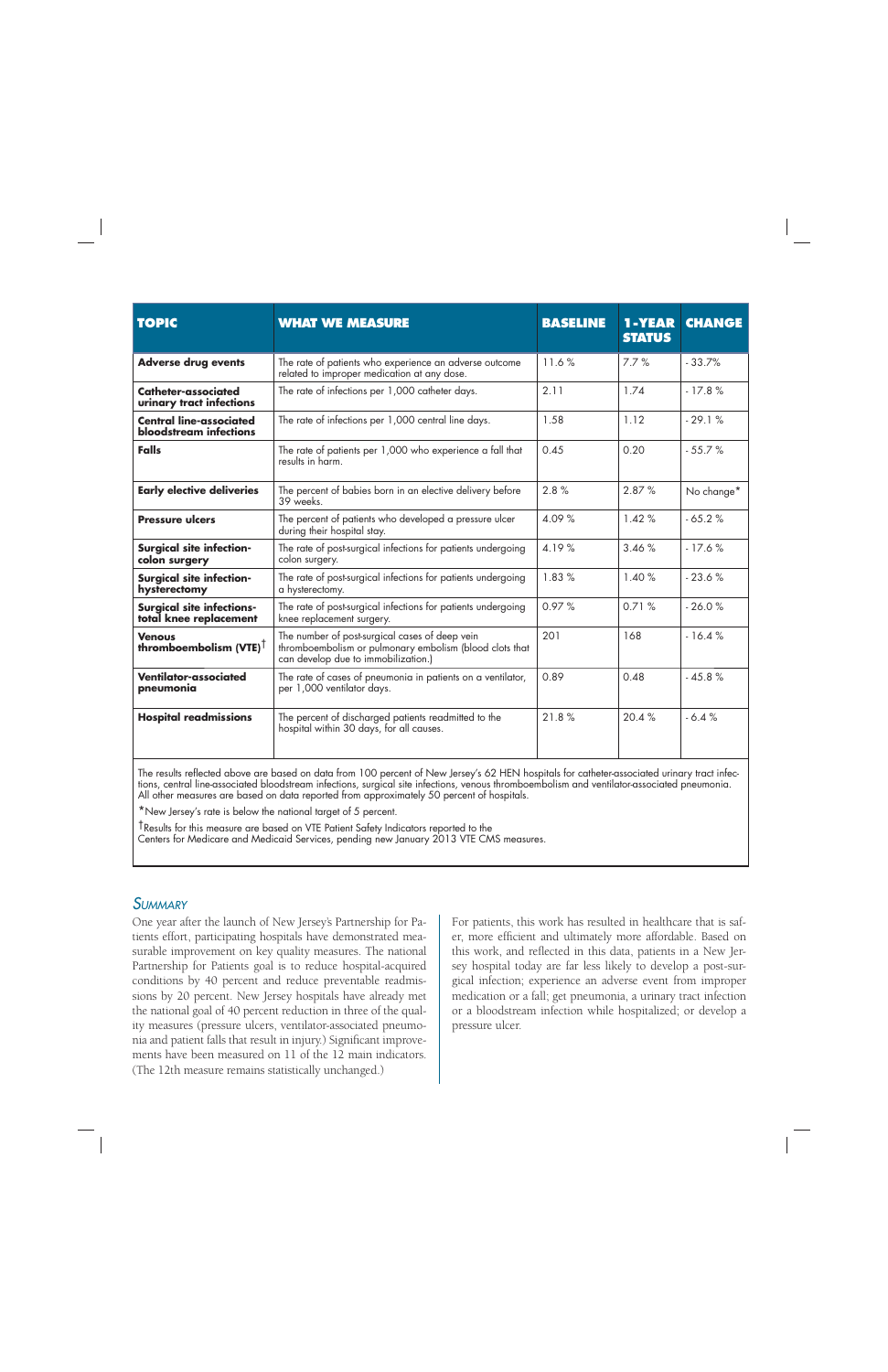These are interim numbers based on one year of data collection. The formal work of New Jersey's hospital engagement network will continue at least through the end of 2013. Despite significant progress to date, the quest to improve healthcare quality and patient safety is never-ending.

# *DATA NOTES*

This chart shows the results of data collected from New Jersey hospitals participating in NJHA's hospital engagement network for 11 healthcare-associated conditions, along with 30-day hospital readmission rates. Data sources include the National Healthcare Safety Network, the National Database of Nursing Quality Indicators and hospital-reported data extrapolated from chart reviews. Depending on the data source, the current data reflects the 2nd, 3rd or 4th quarter of 2012.

## *ADVERSE DRUG EVENTS*

An adverse drug event is an episode in which any medication at any dose may have resulted in an adverse outcome for a patient. New Jersey's HEN efforts in this area include the formation of an Adverse Drug Event Advisory Committee, where pharmacists from N.J. hospitals pilot-test processes and outcome measures, along with close monitoring and education on the use of the blood thinner warfarin. More recently, the HEN has added efforts on insulin to promote immediate response to blood sugar events.

### *CATHETER-ASSOCIATED URINARY TRACT INFECTIONS (CAUTI)*

Urinary tract infections account for more than 30 percent of infections reported in acute hospitals, and virtually all of those are associated with the insertion of a catheter. NJHA has led 36 of New Jersey's hospitals in a national initiative called On the CUSP: Stop CAUTI. Participants have seen significant improvements by learning from their peers, sharing best practices and participating in educational forums. Those lessons learned are now being used in NJHA's HEN.

# *CENTRAL LINE-ASSOCIATED BLOOD STREAM INFECTIONS (CLABSI)*

Central lines, which are IV lines inserted into a major vessel like a vein, leave patients vulnerable to bloodstream infections. In 2004, NJHA's Institute for Quality and Patient Safety launched a statewide quality collab-

orative with 55 hospitals to improve care for patients in the intensive care unit. Reducing CLABSIs was a key part of this initiative, and the participating hospitals achieved a 73 percent reduction by implementing best practices. That work was expanded in 2009 when NJHA and 42 N.J. hospitals joined a national effort called On the CUSP: Stop BSI. That work now continues under NJHA's HEN, with New Jersey providers showing continuous improvement in reducing blood stream infections. That work is now being expanded to dialysis units.

#### *INJURIES FROM FALLS*

Patient falls are the most frequently cited adverse event reported to the N.J. Department of Health's Patient Safety Reporting System. For elderly patients, falls are a significant hazard that can lead to serious injury, disability or even death. The rate of patient falls in New Jersey hospitals is below the national average, however, providers continue working to design effective risk assessment mechanisms, establish follow-up protocols and education for staff, patients and family members to further reduce the incidence of falls.

# *OBSTETRICAL ADVERSE EVENTS/ EARLY ELECTIVE DELIVERIES*

Early elective deliveries – that is, babies electively born before 39 weeks of gestation – can pose risks to both mothers and newborns. And yet, many parents have chosen early elective deliveries for convenience or other reasons. In New Jersey, the rate of early elective deliveries has remained statistically unchanged in the first year of the HEN, however, significant progress has been made in reducing early elective deliveries in the future. Today, 51 of New Jersey's 52 acute care hospitals that provide labor and delivery services have discontinued scheduling of elective deliveries prior to week 39. These hospitals also have developed training programs around adverse events like maternal hemorrhage and medication safety. Additional plans for this year include added focus on fetal heart rate monitoring and the standardization of maternal medication protocols.

Working Together to Make Healthcare Better